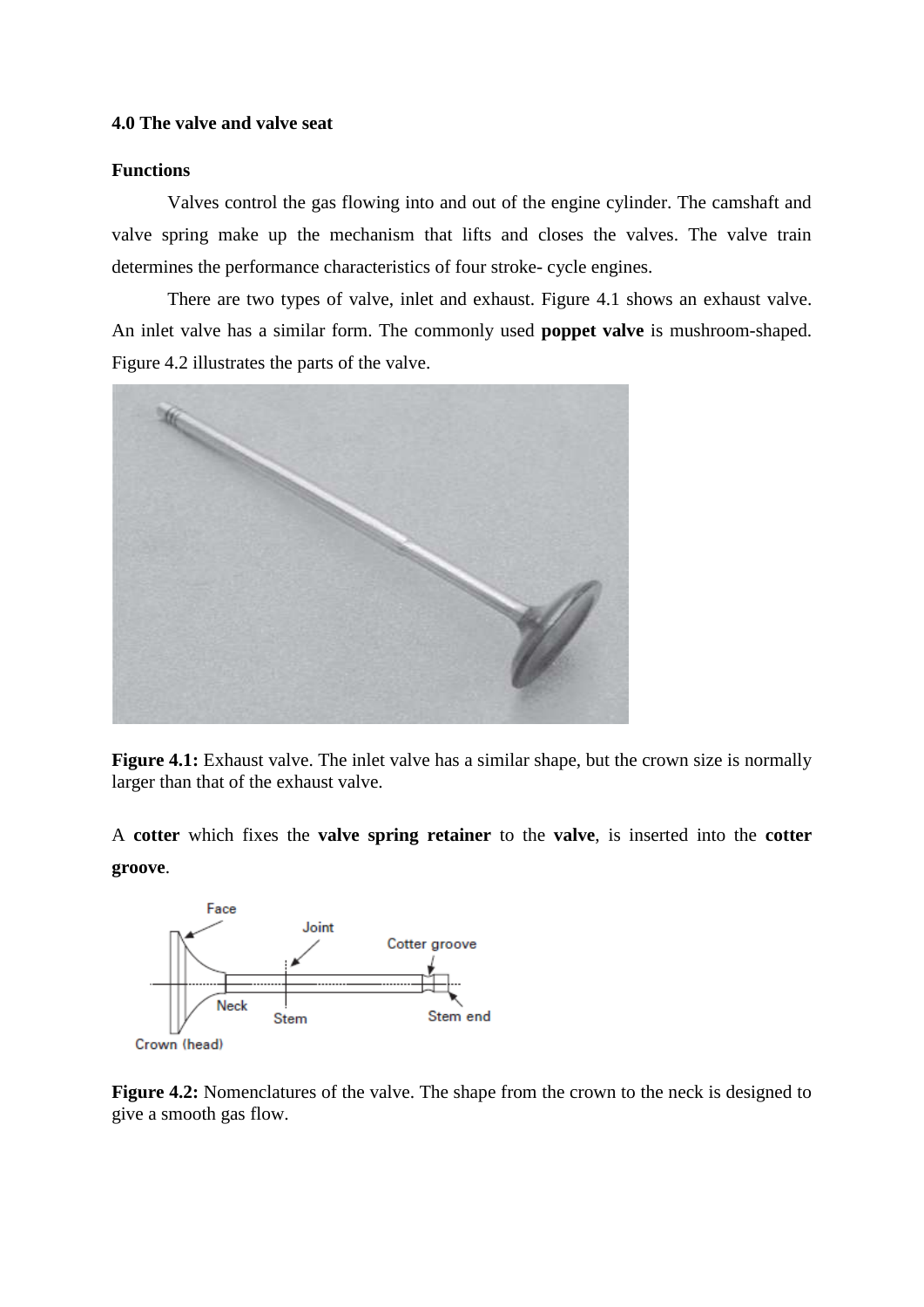Figure 4.3 shows the position and relative motion of each part of the valve mechanism. The motion of the cam lobe drives the valve through the valve lifter. The valve spring pulls the valve back to its original position. During the compression stroke, the valve spring and combustion pressure help to ensure an air-tight seal between the valve and the valve seat.



**Figure 4.3:** Rough sketch of a valve train showing valve lift distance in the valve timing diagram. The lift distance (vertical arrow) given by the cam lobe is the displacement along the axial direction of the valve.



**Figure 4.4:** Functions of valves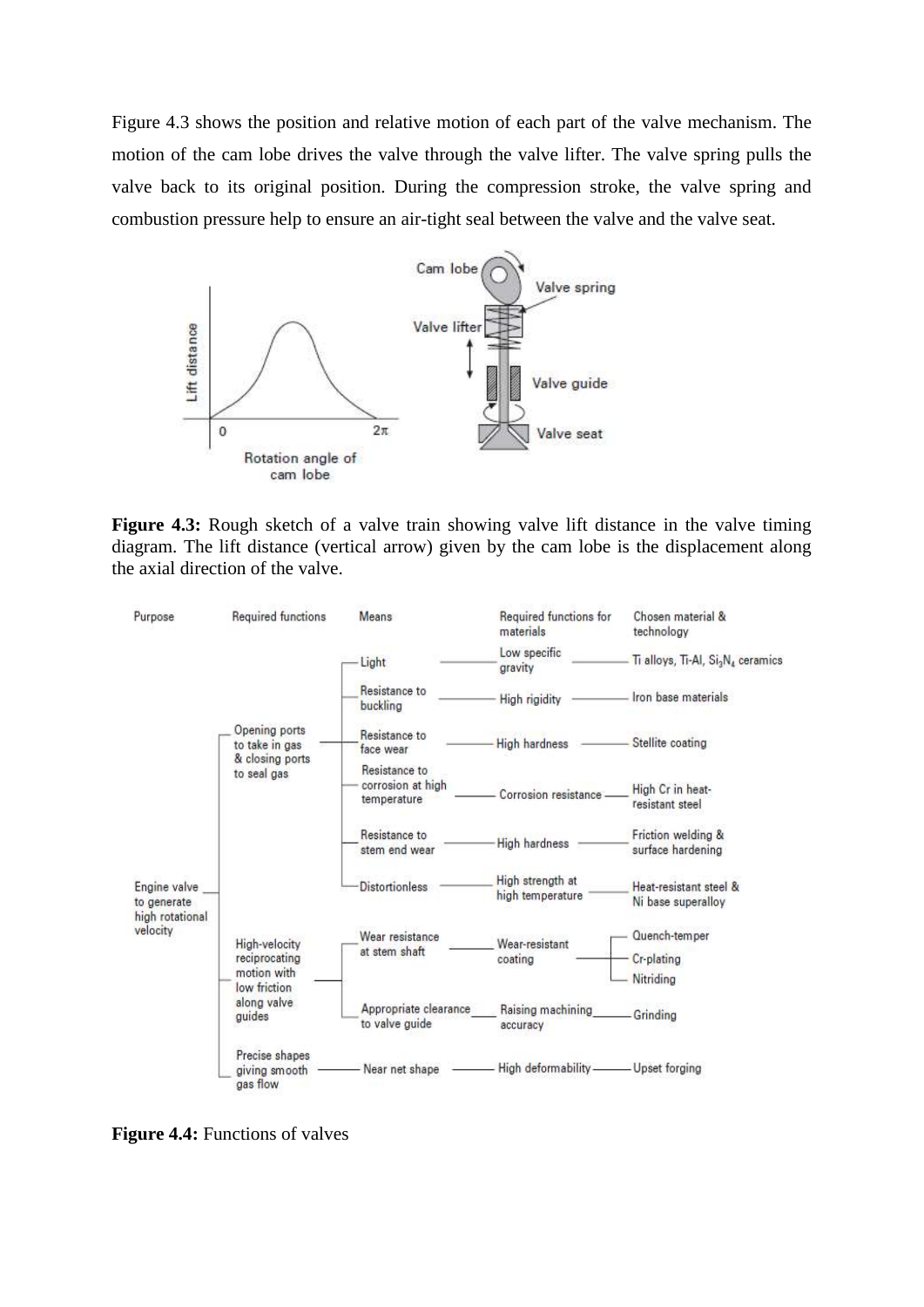

**Figure 4.5:** Temperature distribution (°C) of valves during operation. An air-cooled 200 cm<sup>3</sup> engine. (a) Inlet valve (30  $\phi$ mm). (b) Exhaust valve (26  $\phi$ mm).

One revolution of the camshaft gives the amount of valve lift shown in Figure 4.3. The valve stem moves in the valve guide and also revolves slowly around the stem. The revolving torque is generated by the expansion and contraction of the valve spring.

An engine basically needs one inlet valve and one exhaust valve per cylinder but most modern engines use four valves per cylinder. This multivalve configuration raises power output, because the increased inlet area gives a higher volume of gas flow. Contemporary five-valve engines use three inlet valves and two exhaust valves to increase trapping efficiency at medium revolutions. Figure 4.4 summarizes the functions of the valve. The shape of the neck, from the crown to the valve stem, ensures that the gas runs smoothly. The valve typically receives an acceleration of 2000  $\text{m/s}^2$  under high temperatures. Valves must be of light weight to allow the rapid reciprocating motion.

In modern vehicles, various valve crown shapes are used. High-performance engines generally use recessed (vertical section is shown in Figure 4.5) or tulip crown shapes. The shape of the valve crown controls the flexibility of the valve face. Some high-speed engines need a flexible valve so that the valve does not bounce off its seat when closing. The recessed or tulip valve is elastically flexible as well as light. Figure 4.5 illustrates typical temperature distributions of an exhaust valve and an inlet valve. The combustion gas heats the inlet valve to around 400 °C, while the exhaust valve is heated to between 650 °C and 850 °C. The temperatures depend on engine types, with high-performance engines generating a great deal of heat. The exhaust valve always gets hotter than the inlet valve, because the cold inlet gas cools the inlet valve.